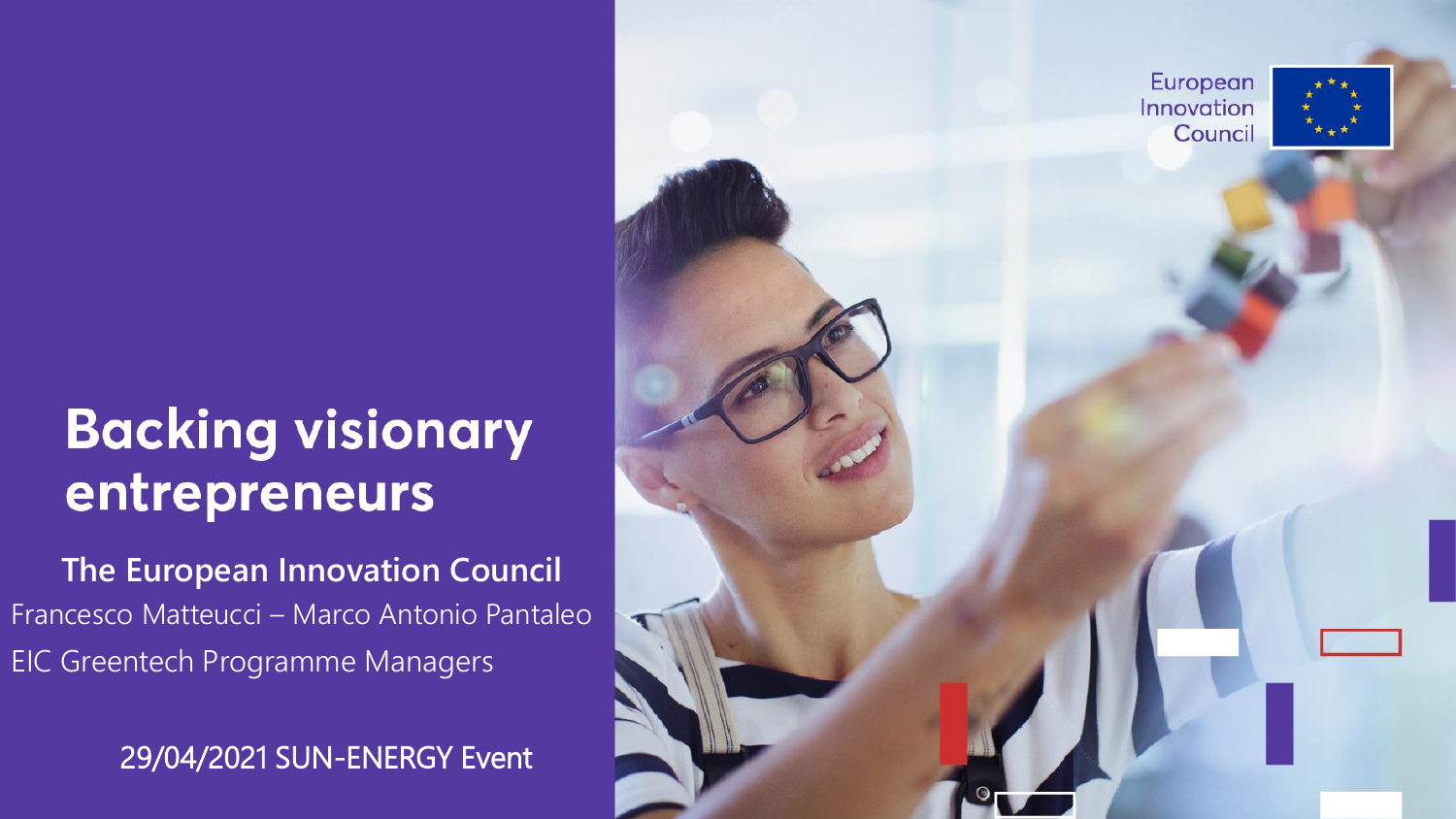## **What is the EIC?**



**One stop shop** for breakthrough, deep-tech, market-creating innovators • Open to all innovators, in any field, at any time

- Complemented by targeted funding on strategic challenges
- Highly competitive for Europe's high potential innovators

**Agile funding** from idea to investment

• Pathfinder for advanced research on emerging technologies

- Transition from lab to commercial setting
- Accelerator & EIC Fund to scale up innovations by start-ups & SMEs

**Building ecosystems** and comunities

- Access to Business Acceleration Services (coaches, mentors, corporates, investors & knowledge partners)
- EIC Programme Managers to develop visions for breakthroughs, manage portfolios, and connect to ecosystems
- Crowding in other investors (VC, corporates, etc.)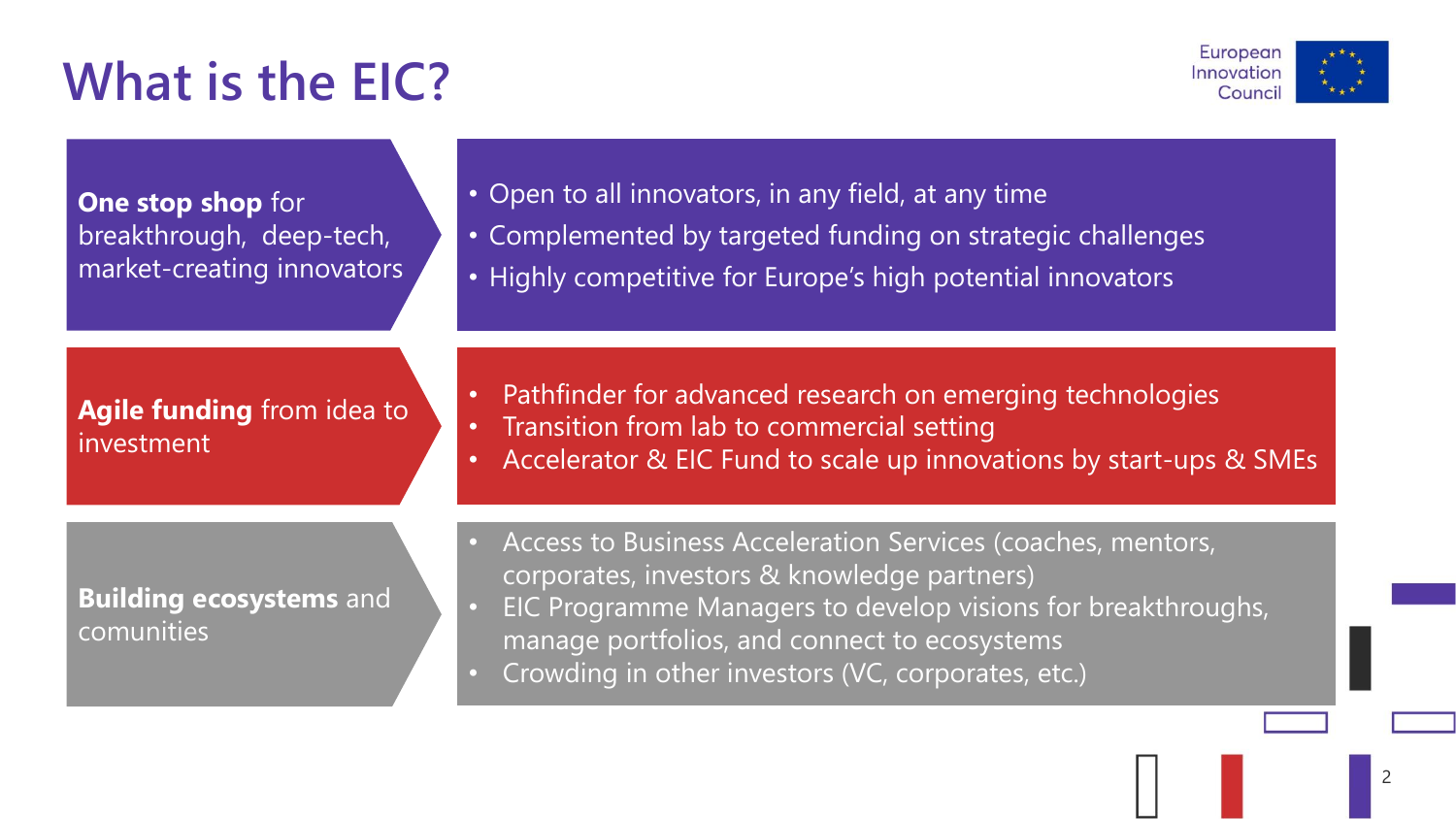

3

#### **EIC Main funding instruments**

| <b>Pathfinder</b>   | For advanced research on breakthrough / game-changing<br>technologies                                       |  |
|---------------------|-------------------------------------------------------------------------------------------------------------|--|
| <b>Transition</b>   | For transforming research results into innovation opportunities                                             |  |
| <b>Accelerator</b>  | For individual companies to develop and scale up breakthrough<br>innovations with high risk and high impact |  |
| Two funding schemes |                                                                                                             |  |

| <b>Open</b>       | No topic prescription - bottom-up approach |  |  |
|-------------------|--------------------------------------------|--|--|
| <b>Challenges</b> | Selected challenges - top down approach    |  |  |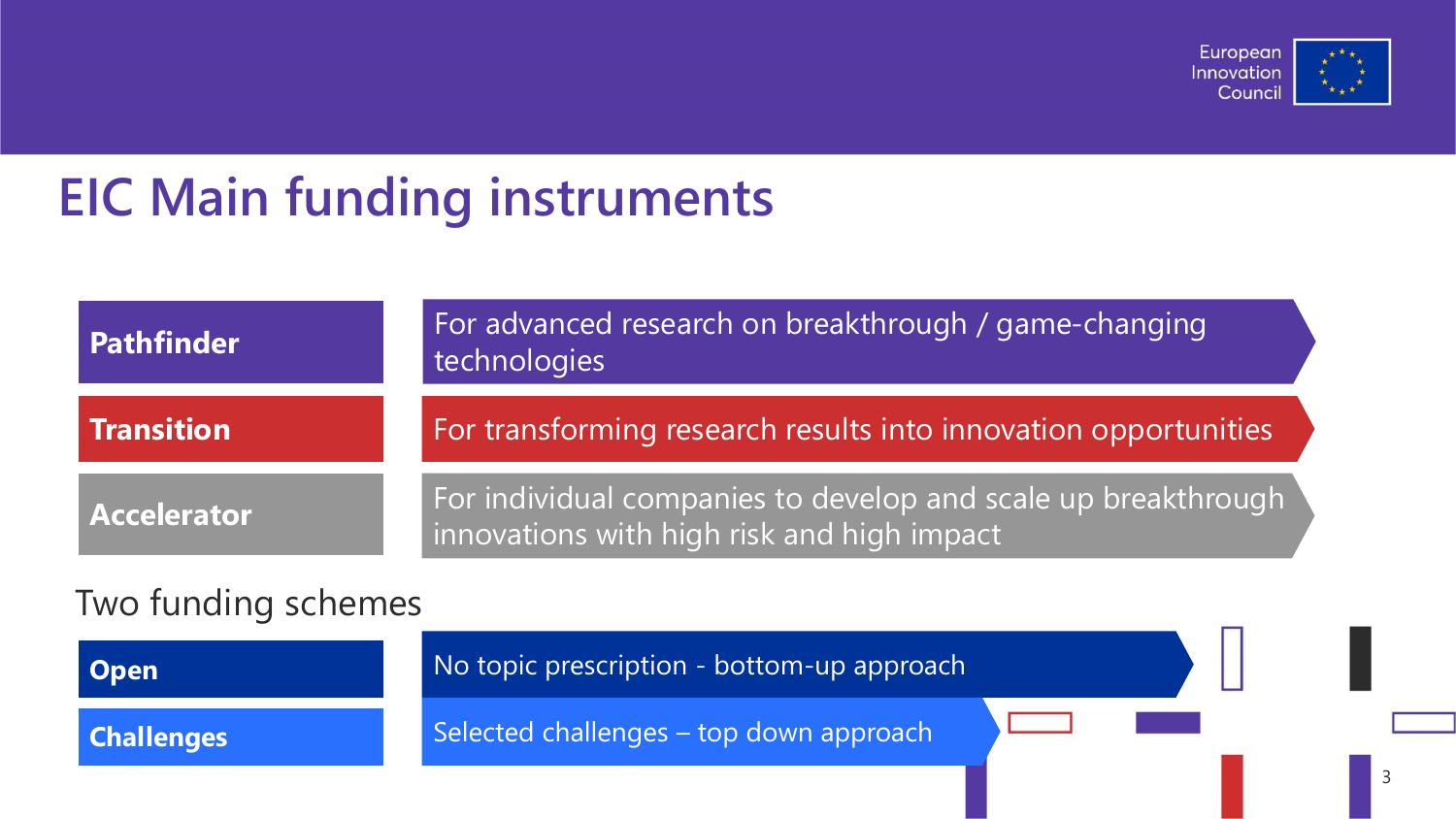

# **Pathfinder call**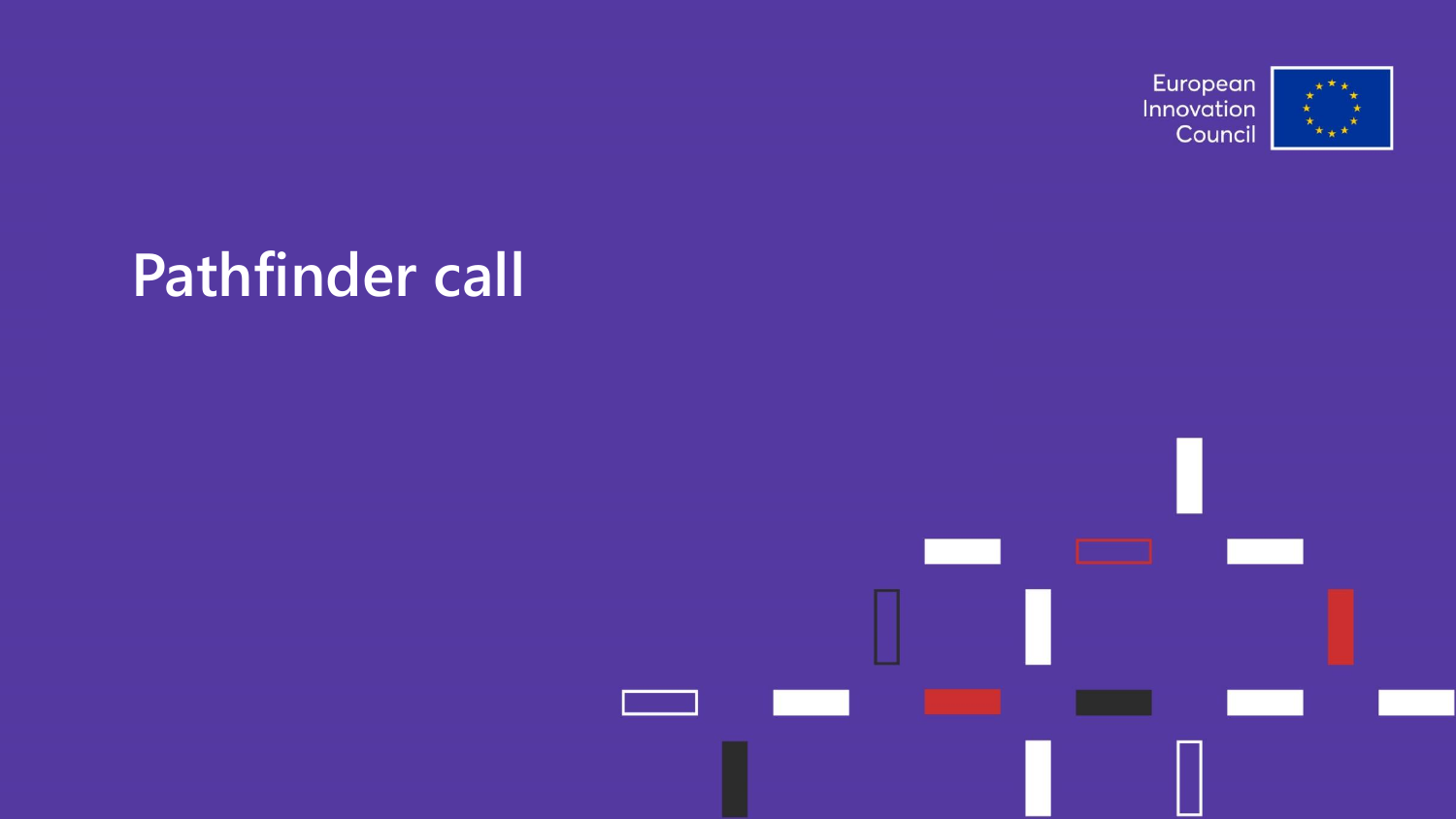

#### **Addressed to researchers/innovators who:**

- Have a **vision for a future technology** that could make a real difference to our lives.
- See a plausible way of **achieving the scientific breakthrough** that will make this technology possible.
- Collaborate with an **interdisciplinary team of researchers and innovators** to realise the **proof of principle** and validate the scientific basis of the future technology.
- Low Technology Readiness Levels (between 1 and 4).
- High-risk & high-gain research approach & methodology, with concrete and plausible objectives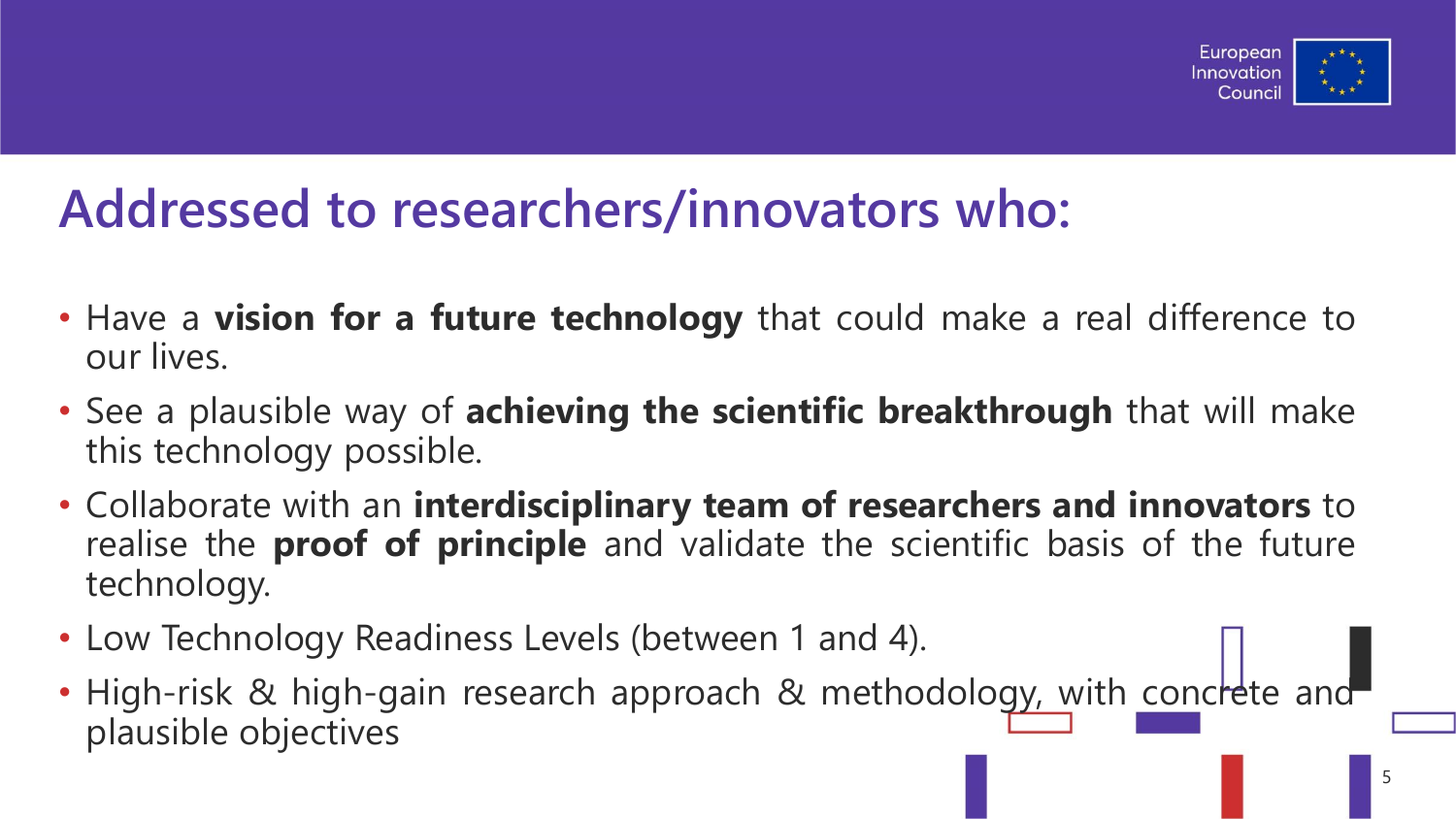

## **Funding schemes**

#### • **EIC Pathfinder Challenges**

top-down challenge-driven calls for tackling specific issues by portfolios of projects.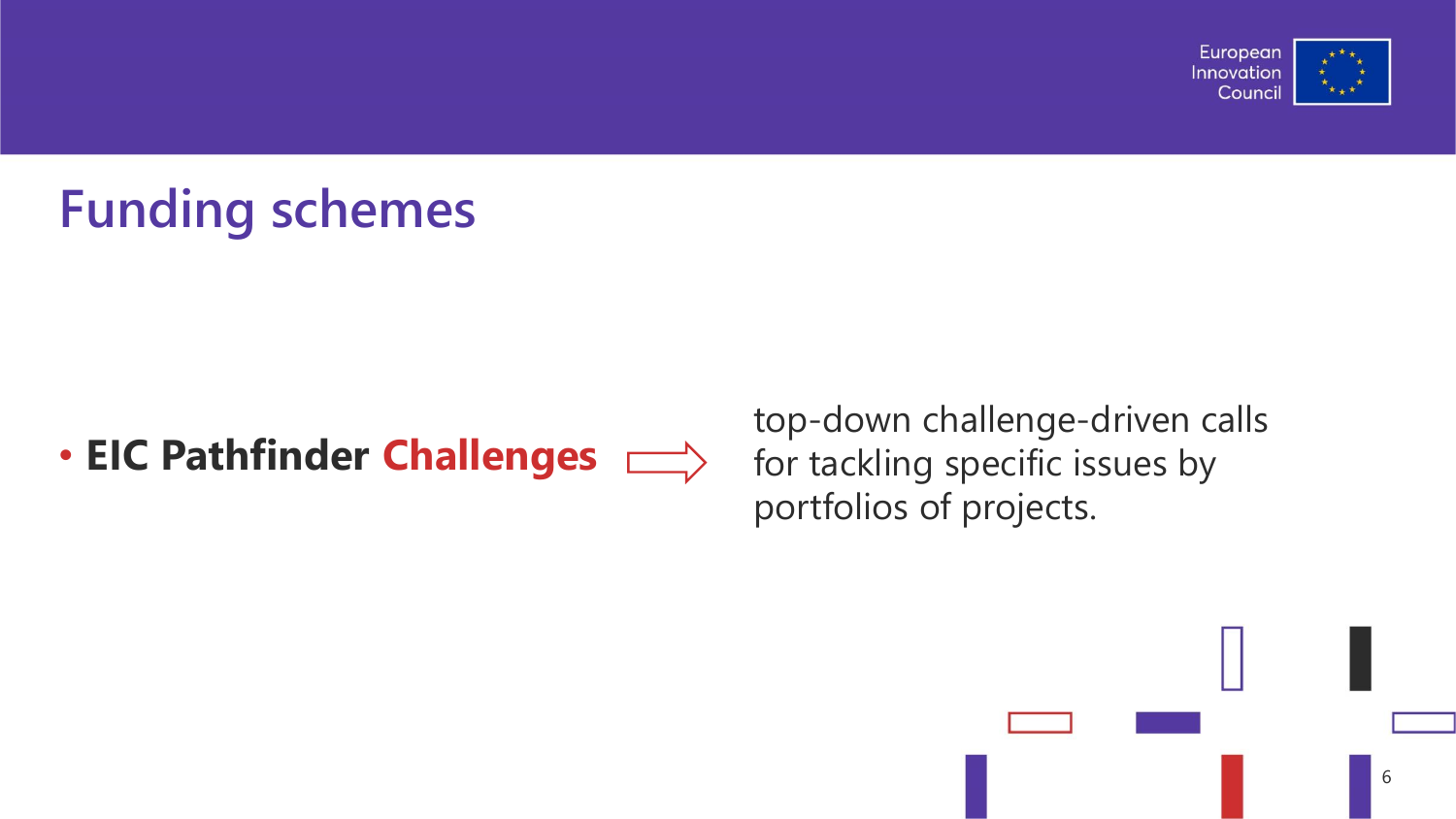

# **Portfolio approach**

Challenge portfolio approach:

- exploring different perspectives, competing approaches or complementary aspects of the Challenge;
- multidisciplinary interactions and exchanges for synergies and serendipity;
- contributing to an overarching medium to long-term business goal and technology-based strategic plan, under the supervision of an **EIC Programme Manager.**

Projects will participate in relevant portfolio activities.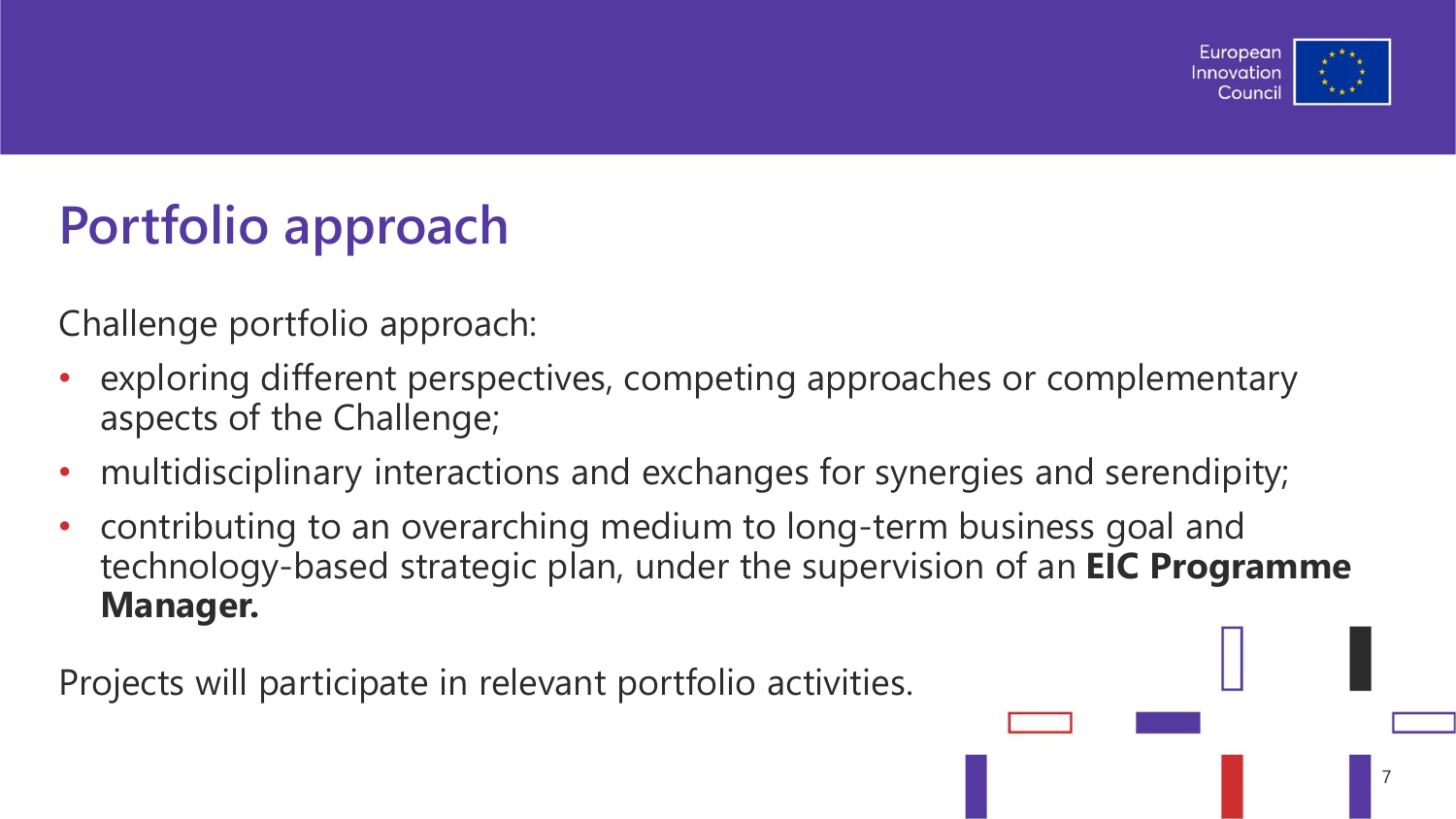

### **4. Novel routes to green hydrogen production (1/2)**

- **Goal:** to **develop novel processes and technologies to produce Green H2**, at different scales (from small to large) and with higher flexibility, entirely based on renewable sources and on the use of toxic free, non-critical raw materials. It focuses on the potential of new biological, chemical and physical routes for Green H2 production adopting process circularity, possibly including the co-production of decarbonized chemicals and the integration with existing technologies at system and process level.
- **Target**: to support the development of innovative technologies and platforms for Green H2 production, including both centralized and or on-demand generation (i.e. at the premises of the end users and for onsite consumption).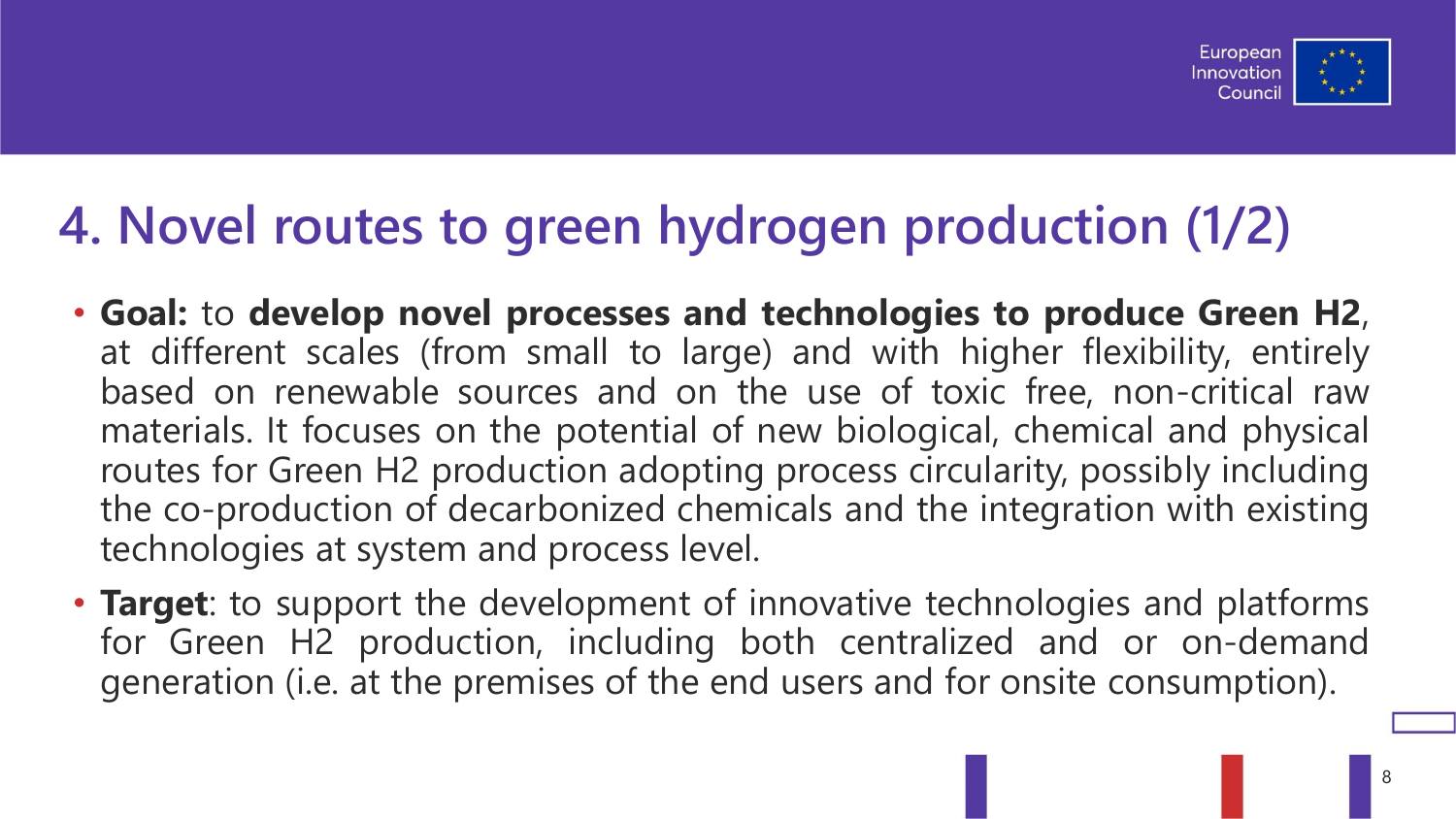

#### **4. Novel routes to green hydrogen production (2/2)**

**Outcome: a proof of concept** or **lab-scale validated innovative Green H2 production technology** by biological, chemical or physical routes without the deployment of fossil fuels, potentially including the use of salt or waste water, organic wastes or the co-production of decarbonized chemicals.

Strong recommendations:

- **Multidisciplinary and cross sectorial approaches** are particularly welcome.
- Proposers are strongly encouraged to consider the **recovery and recycling** of by-products and wastes (life cycle thinking and circular approach).
- The **use of toxic-free** and **non-critical raw materials** is requested and the projects should include a full life cycle analysis of the proposed solutions and their impact on Europe's decarbonisation goals.

Check the WP for the specific conditions for this challenge, as well as the Topic Guide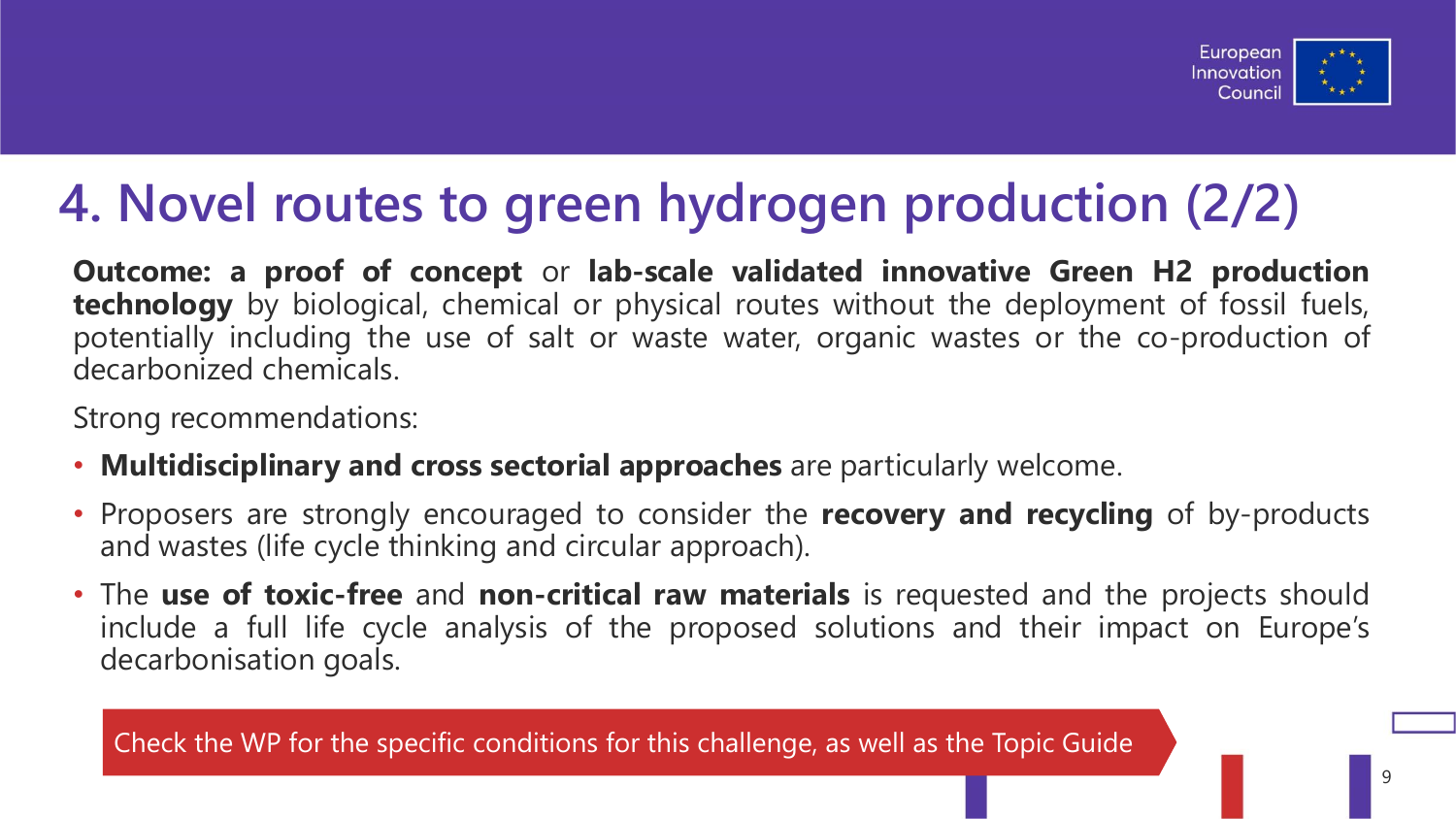

#### **Calls 2021 – Summary table for all funding opportunities**

|                                  | <b>Pathfinder Open</b>                                                                           | <b>Pathfinder Challenges</b>                                                                                                                                                                                                                                                | Ad hoc grant                                                                                  |
|----------------------------------|--------------------------------------------------------------------------------------------------|-----------------------------------------------------------------------------------------------------------------------------------------------------------------------------------------------------------------------------------------------------------------------------|-----------------------------------------------------------------------------------------------|
| <b>Total budget</b>              | €168 million                                                                                     | €132 million                                                                                                                                                                                                                                                                | Max. 1% of Pathfinder call budget                                                             |
| <b>Proposals</b><br>(indicative) | Up to $63$ Mio                                                                                   | Up to $64$ million                                                                                                                                                                                                                                                          | Up to €50000                                                                                  |
| <b>Funding rate</b>              | 100% of eligible costs                                                                           | 100% of eligible costs                                                                                                                                                                                                                                                      | 100% of eligible costs                                                                        |
| <b>Opening</b>                   | 18 March 2021                                                                                    | 15 June 2021                                                                                                                                                                                                                                                                |                                                                                               |
| <b>Deadline</b>                  | 19 May 2021 at 17.00 CET                                                                         | 27 October 2021 at 17.00 CET                                                                                                                                                                                                                                                | Not applicable                                                                                |
| Length of proposal               | 17-page proposal - Section<br>$1$ to $3$                                                         | 25-page proposal                                                                                                                                                                                                                                                            | Not applicable                                                                                |
| <b>Applicants</b>                | Consortia:<br>Min. 3 partners from 3<br>different MS/AC (of which at<br>least 1 partner in a MS) | 1. Single legal entities in a MS/AC (conditions<br>apply)<br>2. Consortia:<br>- If 2 partners: from different MS/AC, otherwise<br>- Min. 3 partners from 3 different MS/AC (of which<br>at least 1 partner in a MS)<br>(unless differently stated in the Challenge chapter) | No specific requirement: either an<br>individual grant holder or a group<br>of grant holders. |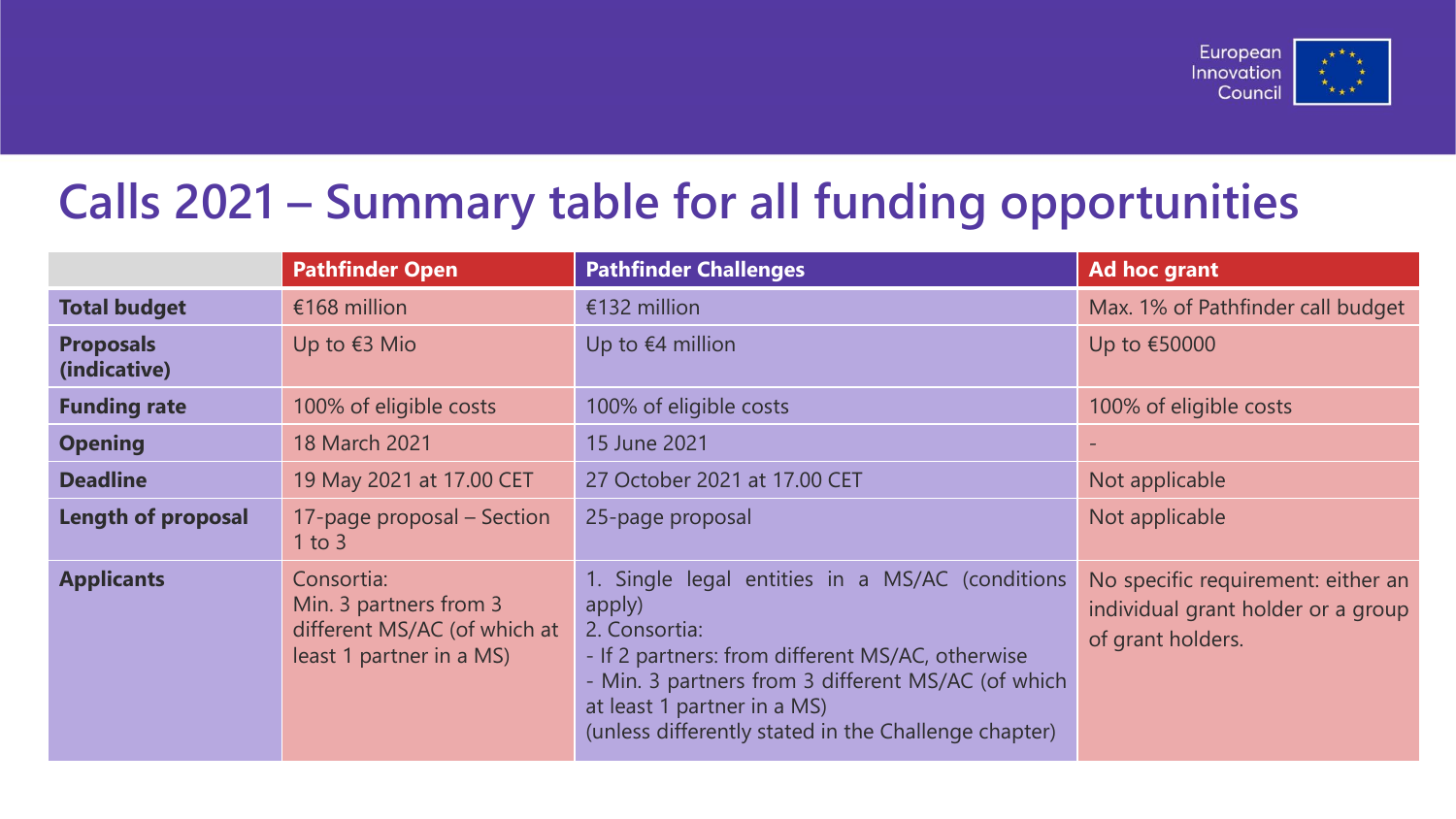

# **Transition call**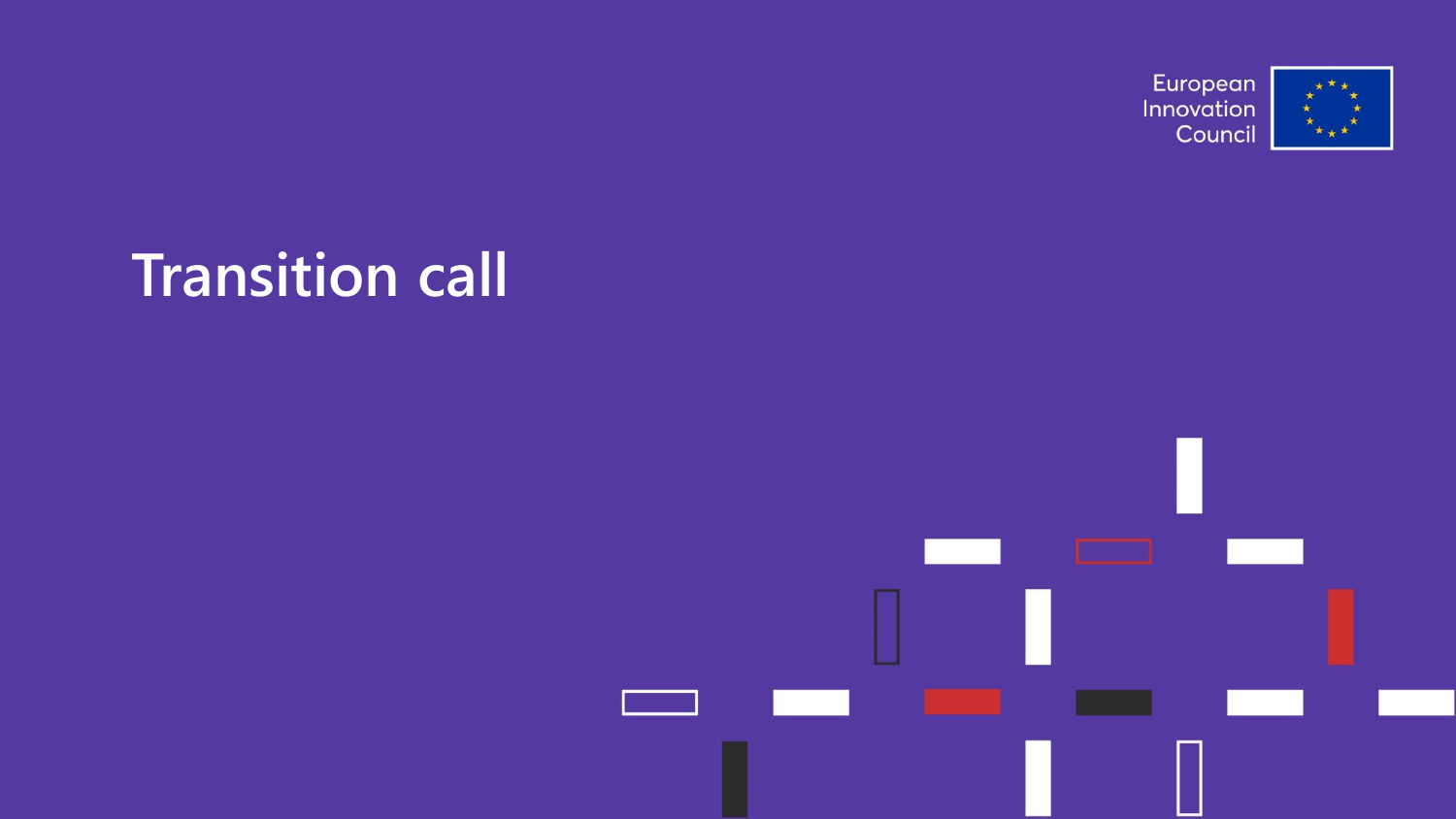

#### **EIC Transition**

For transforming research results into innovation opportunities

- New funding scheme to bridge gap between research phase (proof of concept) and innovation application
- Mainly open ("bottom up"), but also Transition challenges (for medtech, energy storage)
- Single applicants or small collaborations (max. 5 partners)
- In first phase, only for follow up to results from EIC Pathfinder and ERC Proof of Concept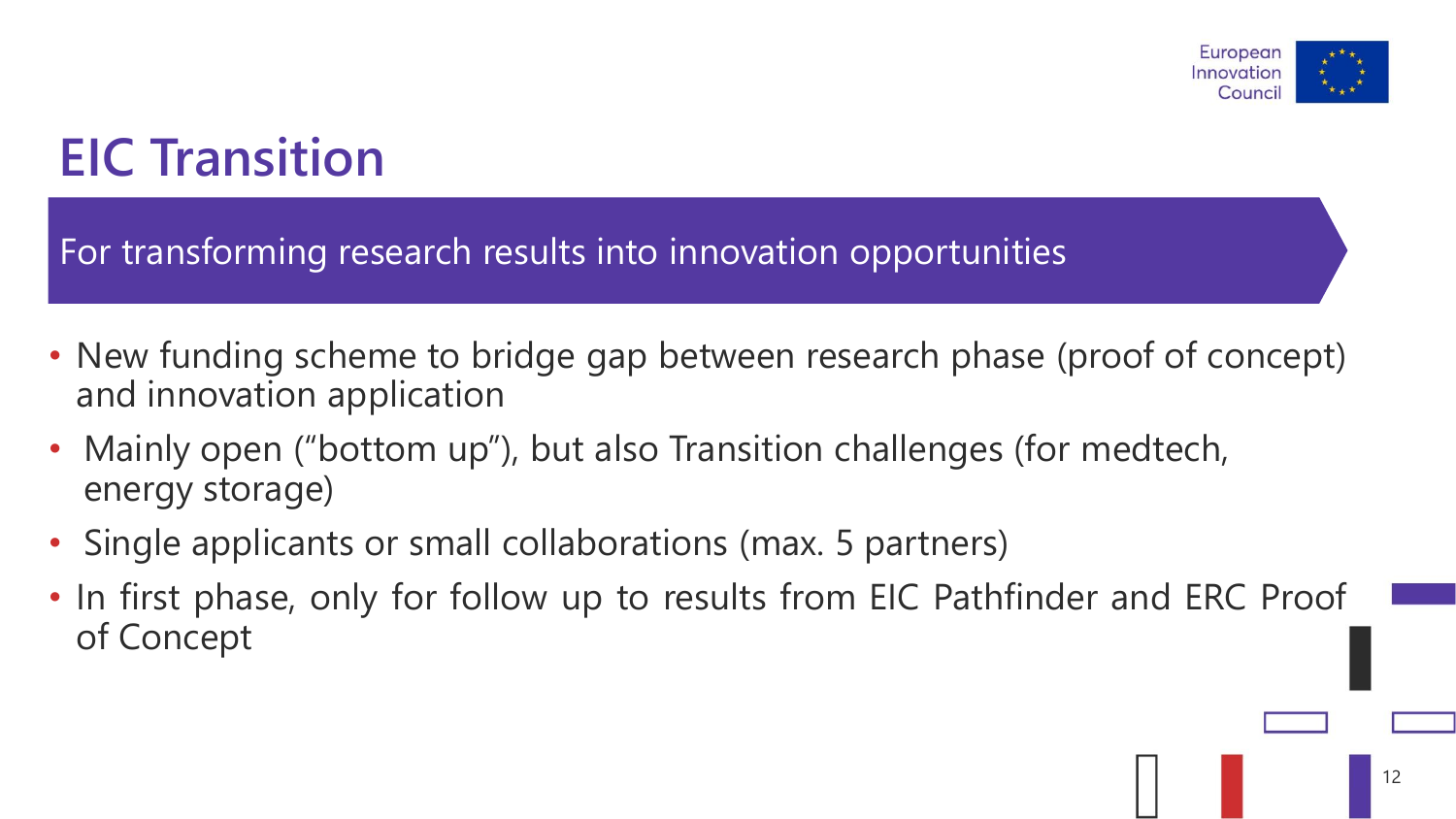

### **Why Transition**

#### • **European innovation paradox**

- A leader in producing top scientific knowledge
- Lagging behind in turning scientific knowledge into innovation and new products.
- **Funding gap** to mature technologies/ innovations at early/ concept stage (first "valley of death")
- Need to **find specific application** for a technology with a viable business case
- Not just funding: also **venture building** (building team, knowledge, networks, partnerships)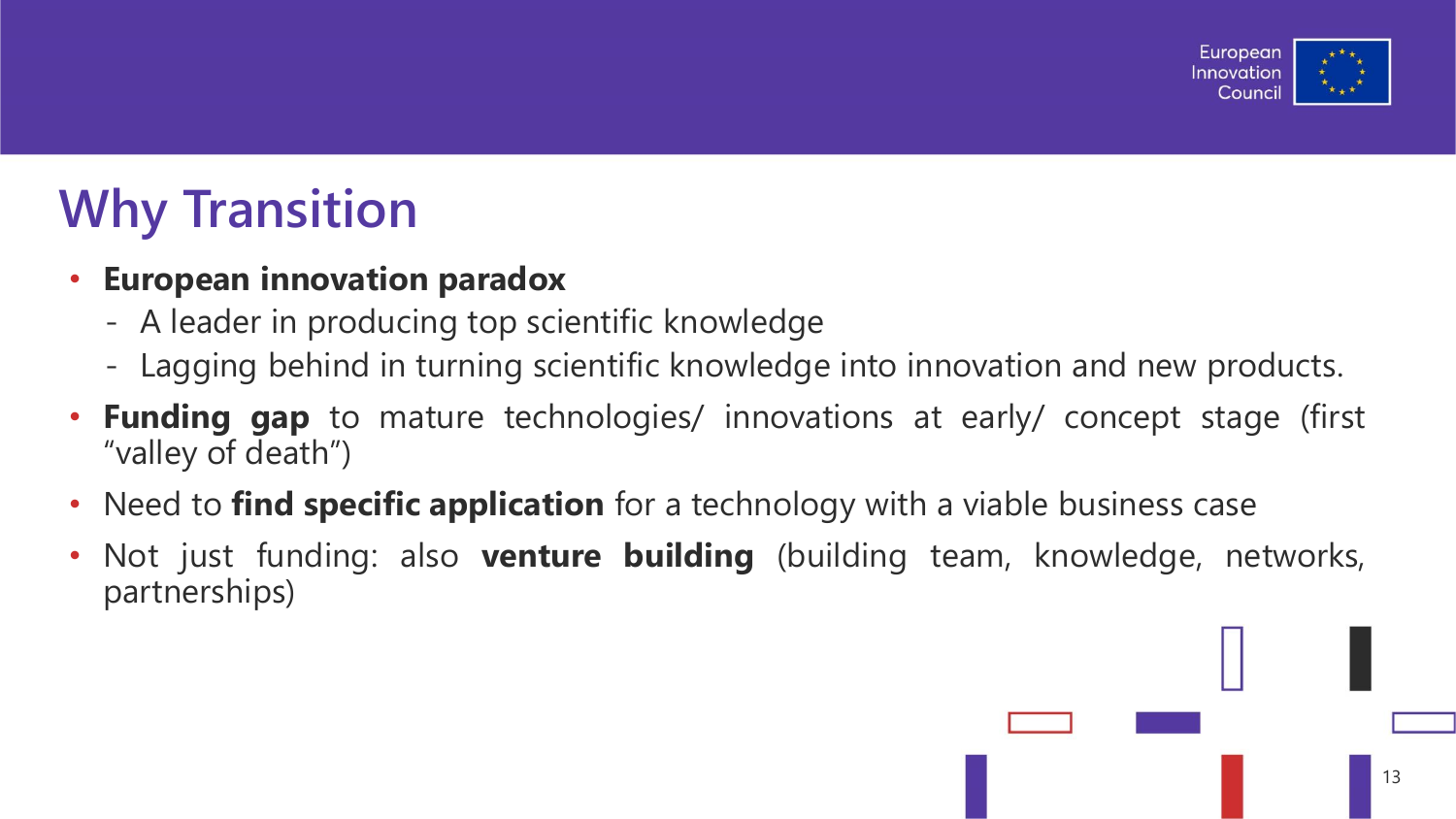

## **Who is EIC Transition funding for?**

- **Researchers/innovators**
- Restricted to applications based on results generated by:
	- **EIC Pathfinder projects** and **FET Flagships** calls
	- **European Research Council (ERC) Proof of Concept projects**
- **Single beneficiary** (not larger companies) or **small consortium** (2-5 beneficiaries)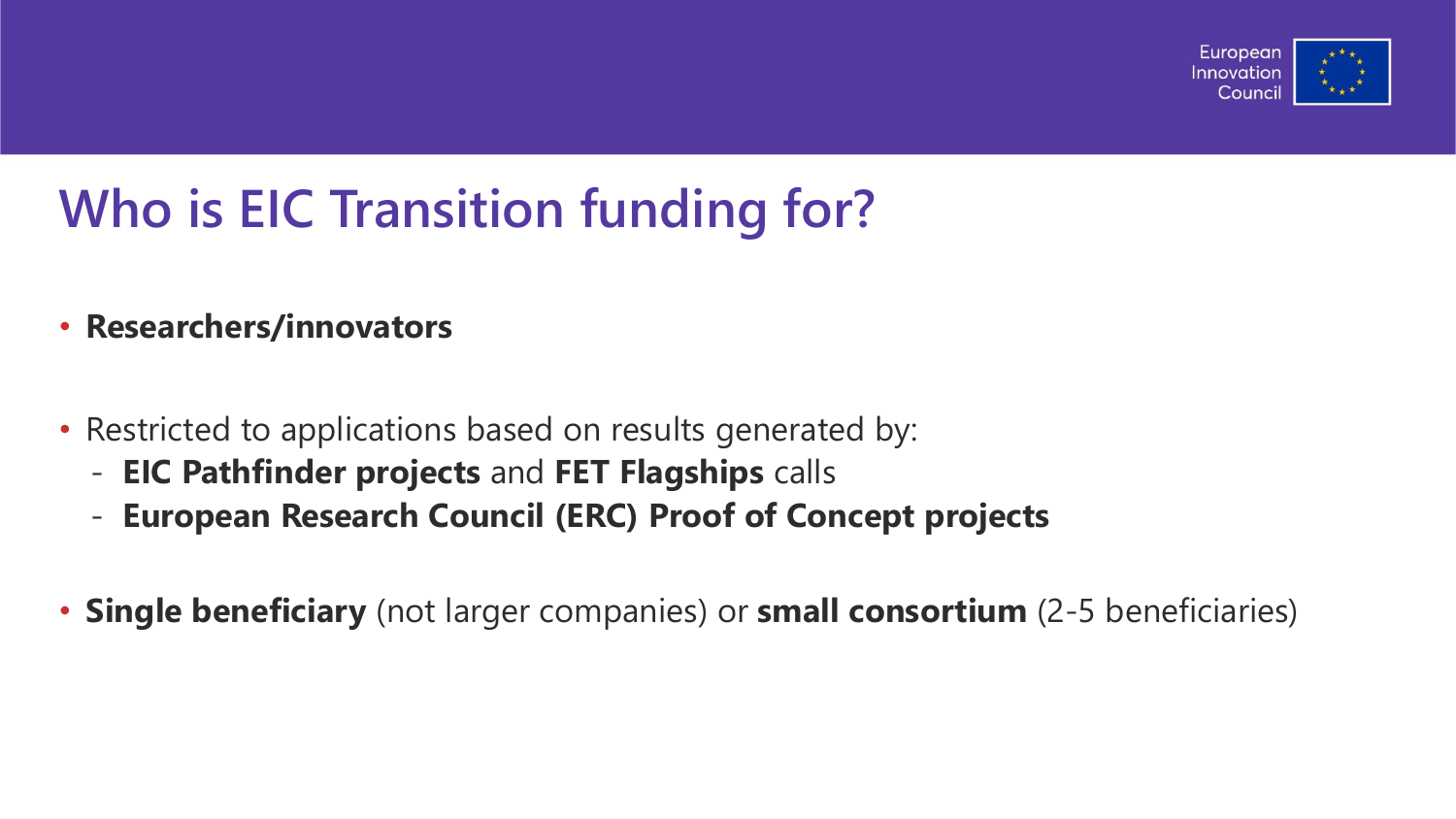

## **Challenge: Energy Harvesting and storage technologies**

#### **The proposals should:**

- perform the necessary R&D to advance from an existing proof-of-principle to a mature version
- develop an exploitation strategy, outlining the proposed path to innovation and describing a business plan
- Provide clear and ambitious performance targets and progress milestones
- **Be focused on one or more of the following:**
- ✓ **combining** energy harvesting and storage into integrated systems and technologies
- ✓ Propose Innovative concepts for the harvesting and/or storage of **solar energy** (in the form of heat or solar fuels), **geothermal or waste heat**
- $\checkmark$  Propose topics such as long-term and inter-seasonal energy storage, cooling and cryogenic storage, building integrated solutions, thermo-mechanical energy storage and conversion, chemical loop based solutions
- $\checkmark$  Advanced materials and devices for electro-chemical storage (other than Li-Ion batteries) with toxic-free and non-critical raw materials.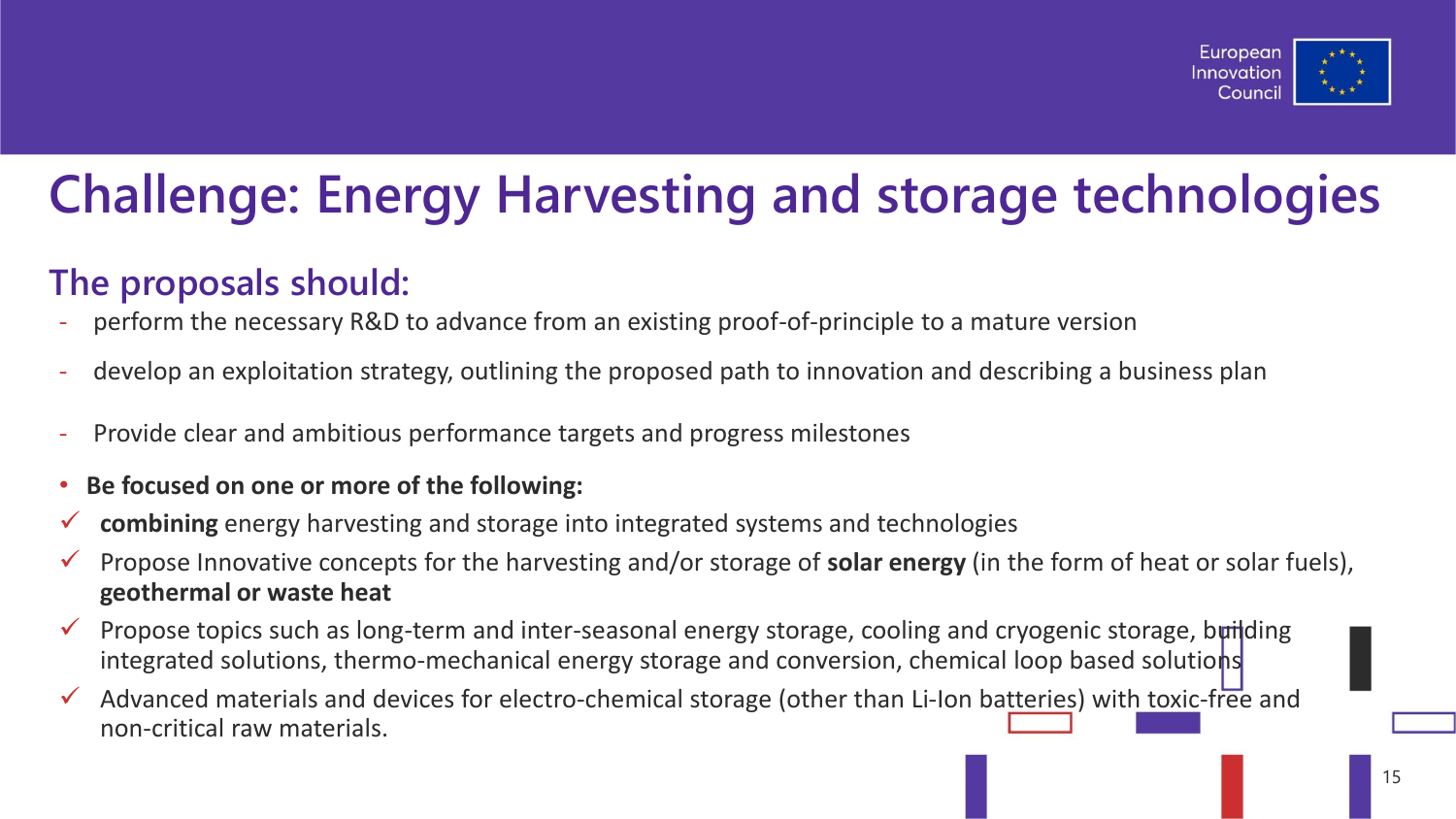

# **Accellerator call**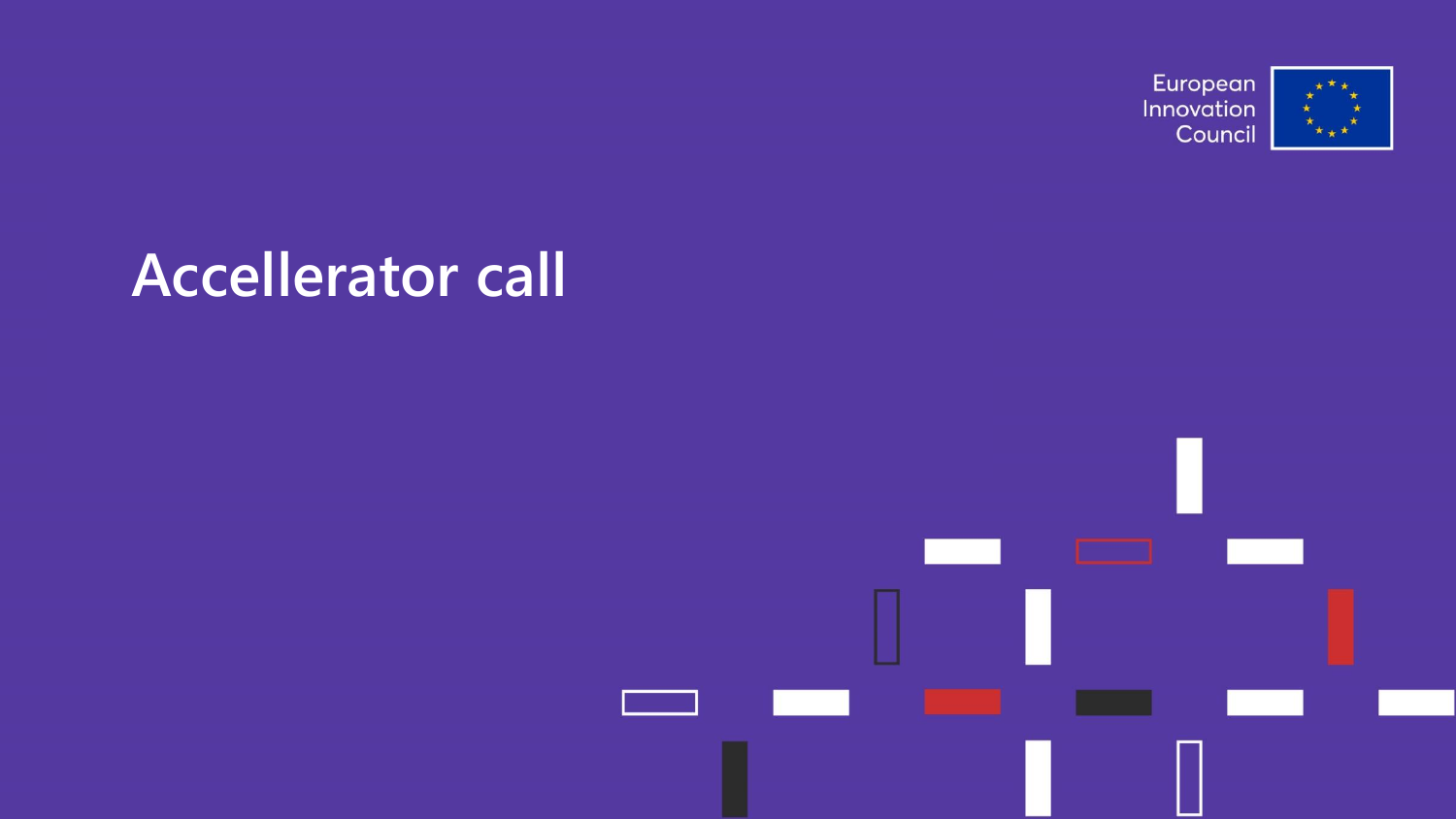

#### **EIC Accelerator**

For startups & SMEs to develop and scale up innovations with high risk and high impact

- For individual companies (startups, SMEs, in exceptional cases small mid caps (up to 500 employees)
- Continuously open for applications (also from individuals intending to start a company and investors intend to support a company)
- Mainly open ("bottom up") but also Accelerator challenges in Green Deal, Strategic Digital & Health Technologies
- Mainly blended finance (grant + investment), but options for "grant only" and "grant first" (with investment follow up)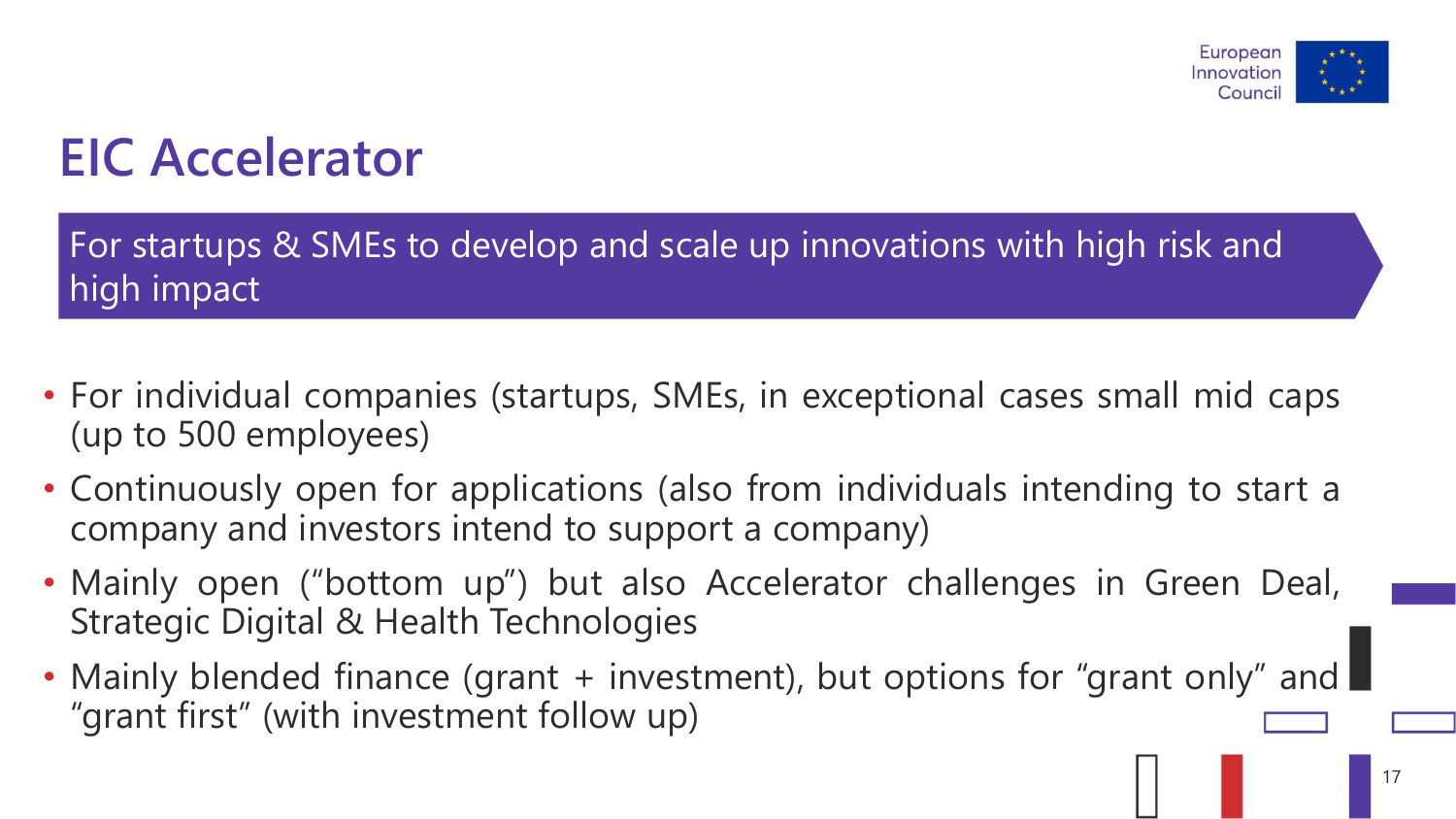

#### **The EIC Accelerator**

Grant funding (non-dilutive) to validate/ de-risk innovations

Equity funding by EIC Fund for scaling up

Business Acceleration Services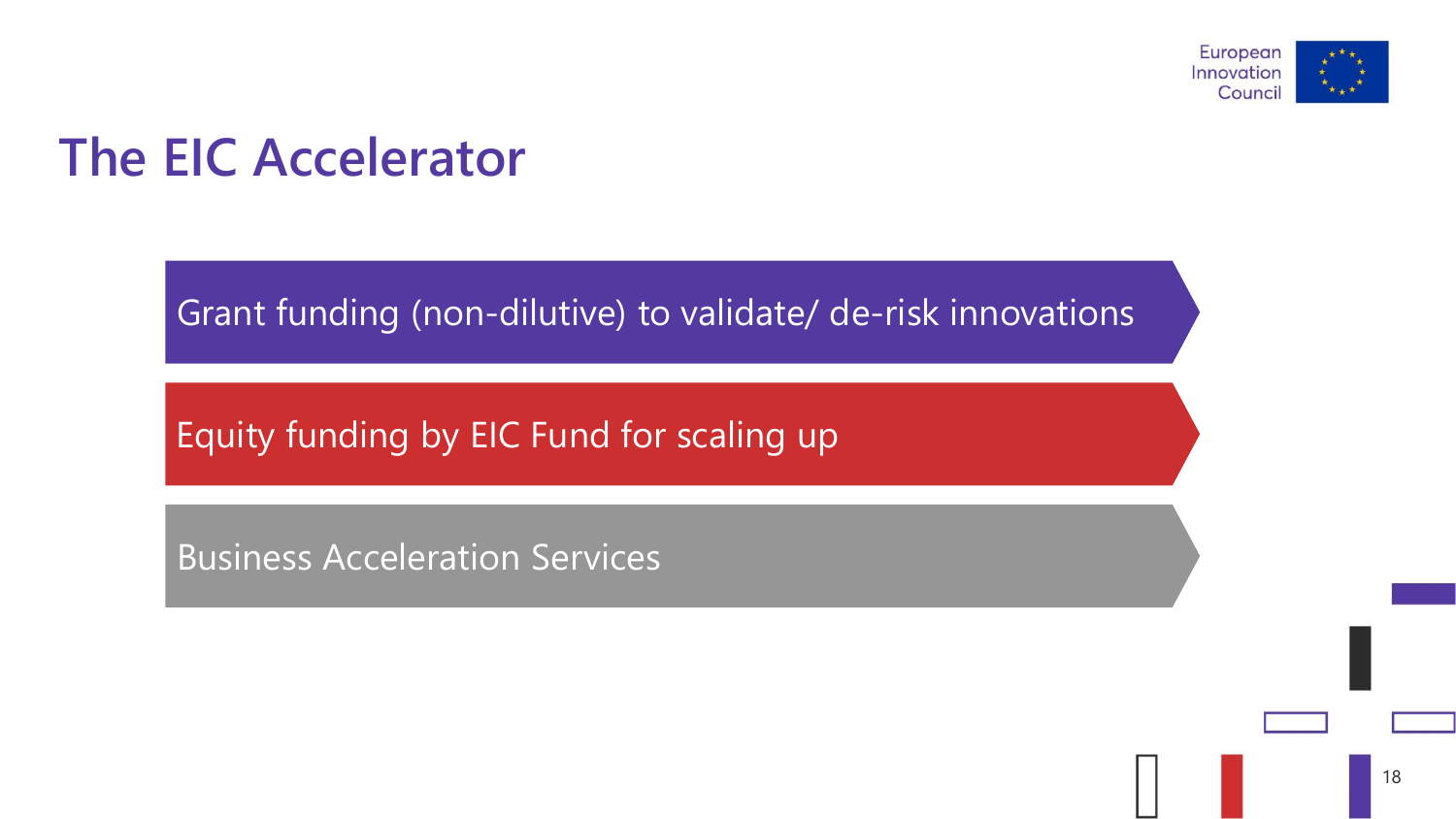

#### **Challenge topic: Green Deal Innovations for the Economic Recovery**

- **Renewable energy, including renewable Hydrogen and energy storage**: breakthrough innovations to further develop renewable energy sources, green hydrogen or decarbonised fuels production and/or storage at different scales, from centralised to on demand, as well as for different applications ranging from stationary to transport, including solutions that address the whole supply chain to limit the use of critical raw materials, to contribute to the goal of a carbonneutral economy.
- **Deep Renovation of buildings:** breakthrough innovations that accelerate the growth of the deep renovation market to increase the energetic and environmental performance of residential, commercial and public buildings, also bundling energy supply and/or demand through innovative technologies and operating strategies, proposing building embedded energy generation and storage solutions and financial schemes or business models.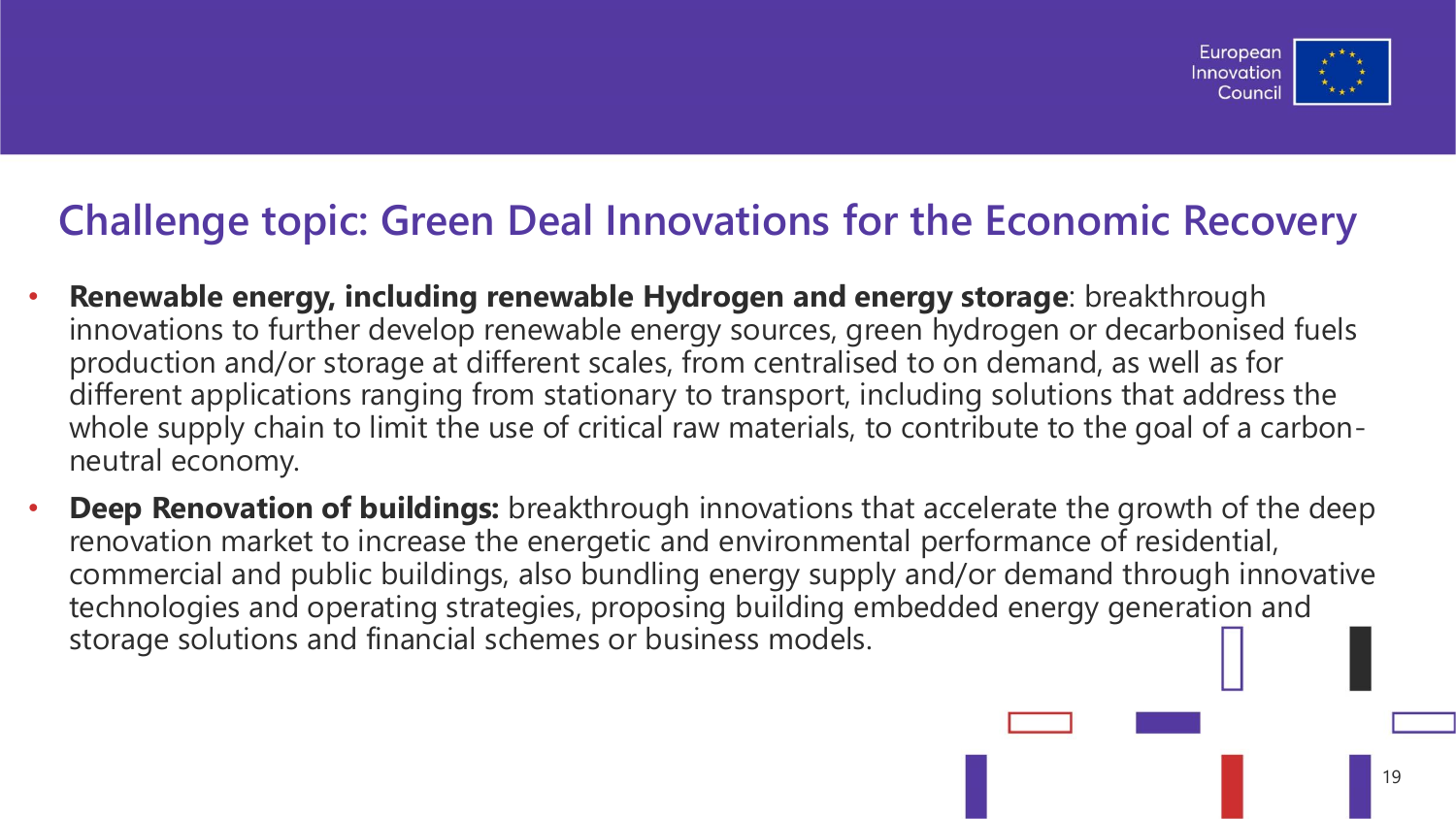

#### **Challenge topic: Green Deal Innovations for the Economic Recovery**

- **Low carbon industries**: breakthrough innovations contributing to the de-carbonisation of energyintensive industries, including solutions on electrification, circularity and industrial symbiosis industrial processes, the use of carbon capture storage and utilisation technologies or the digitisation of industrial processes.
- **Batteries and other energy storage systems**: breakthrough innovations related to the various segments of the strategic battery value chain, from critical raw materials to recycling, and comprising other energy storage systems such as chemical as well as physical storage technologies (including ultracapacitors), for use on stationary as well as transport applications.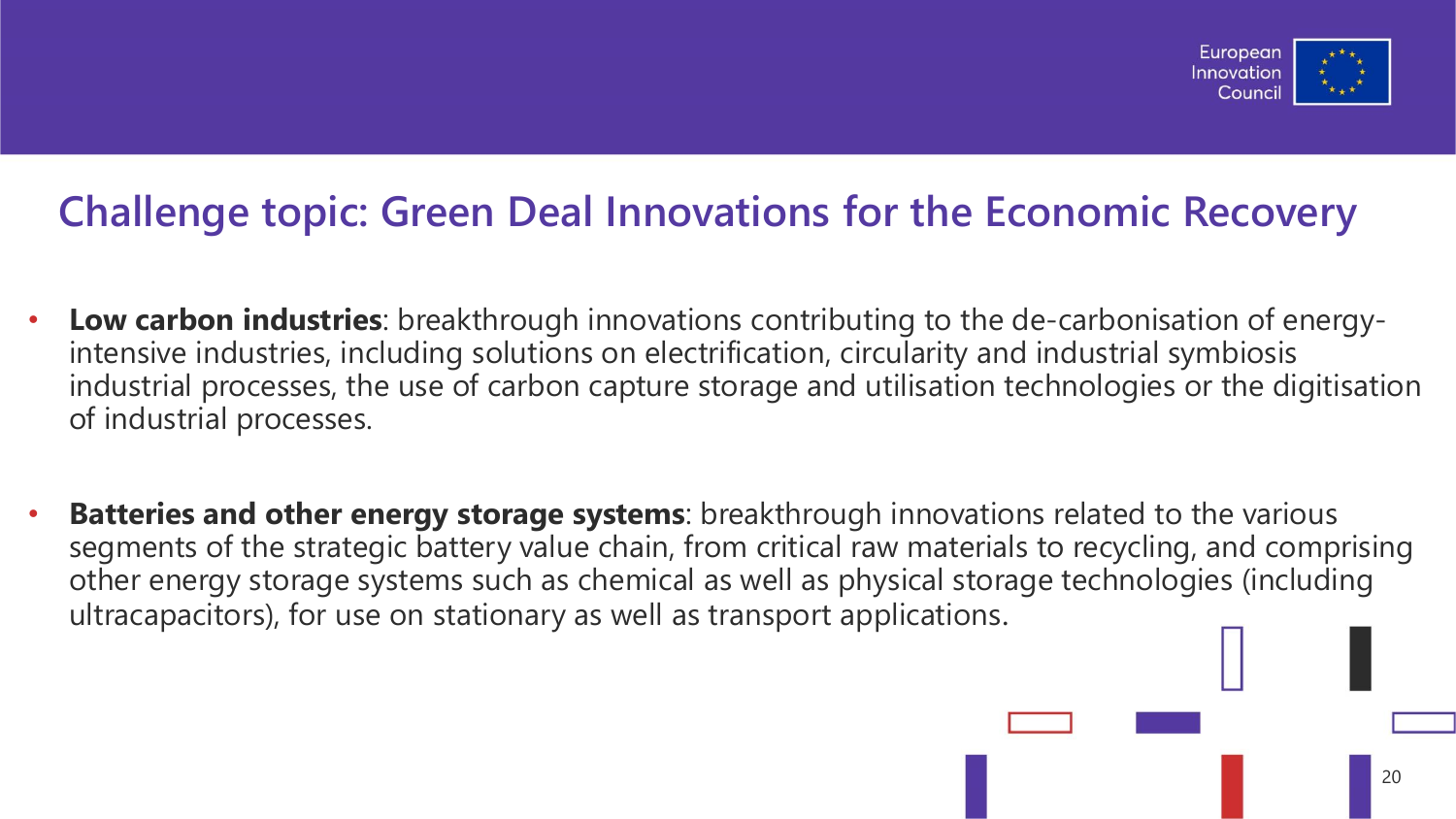#### **Business Acceleration Services**



21

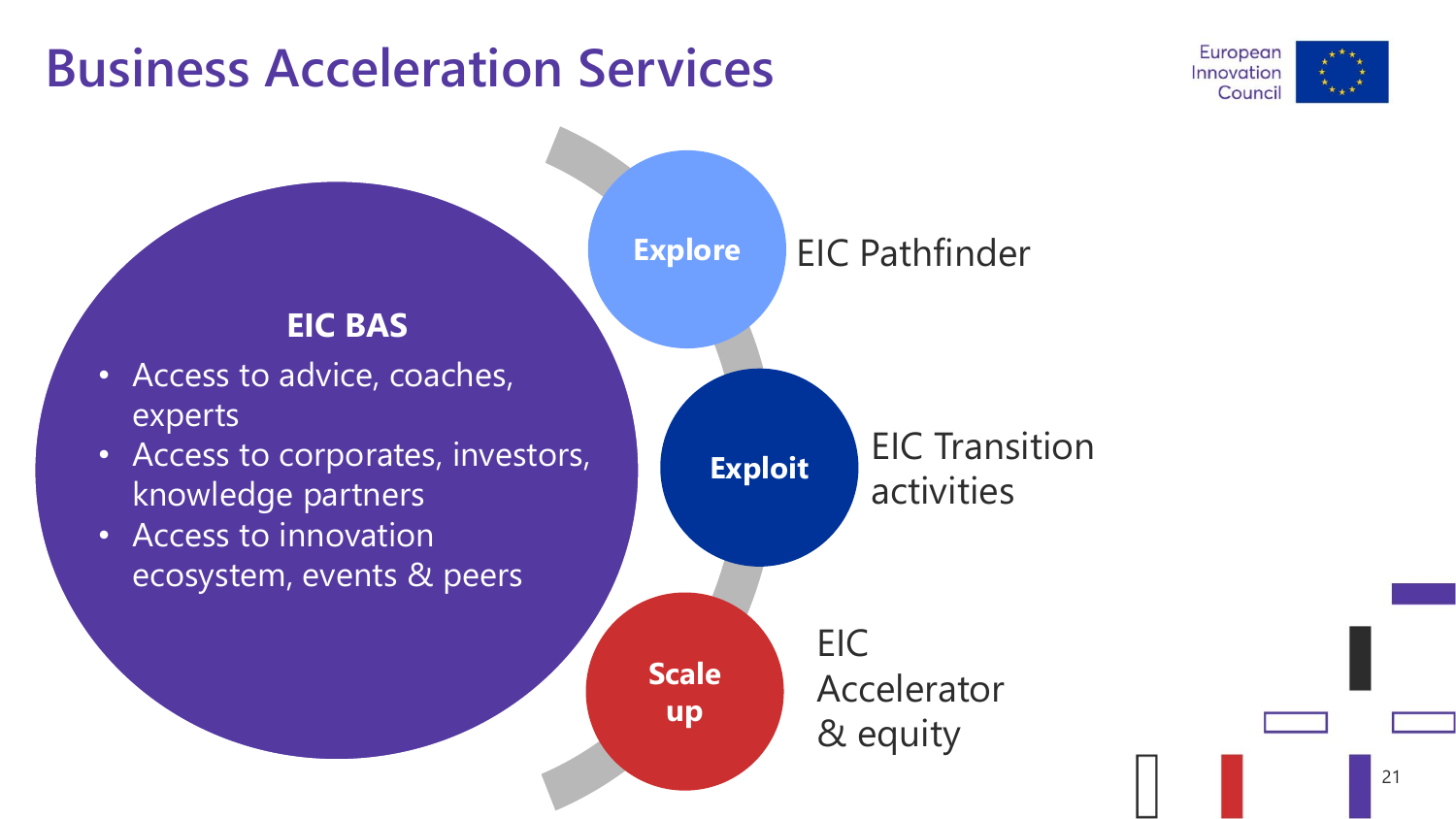**EIC Portfolios**



## Programme Managers overlook different portfolios of projects



Portfolios are initially centred on Pathfinder, but can be extended with Transition and Accelerator Actions, or with non-EIC funded ones.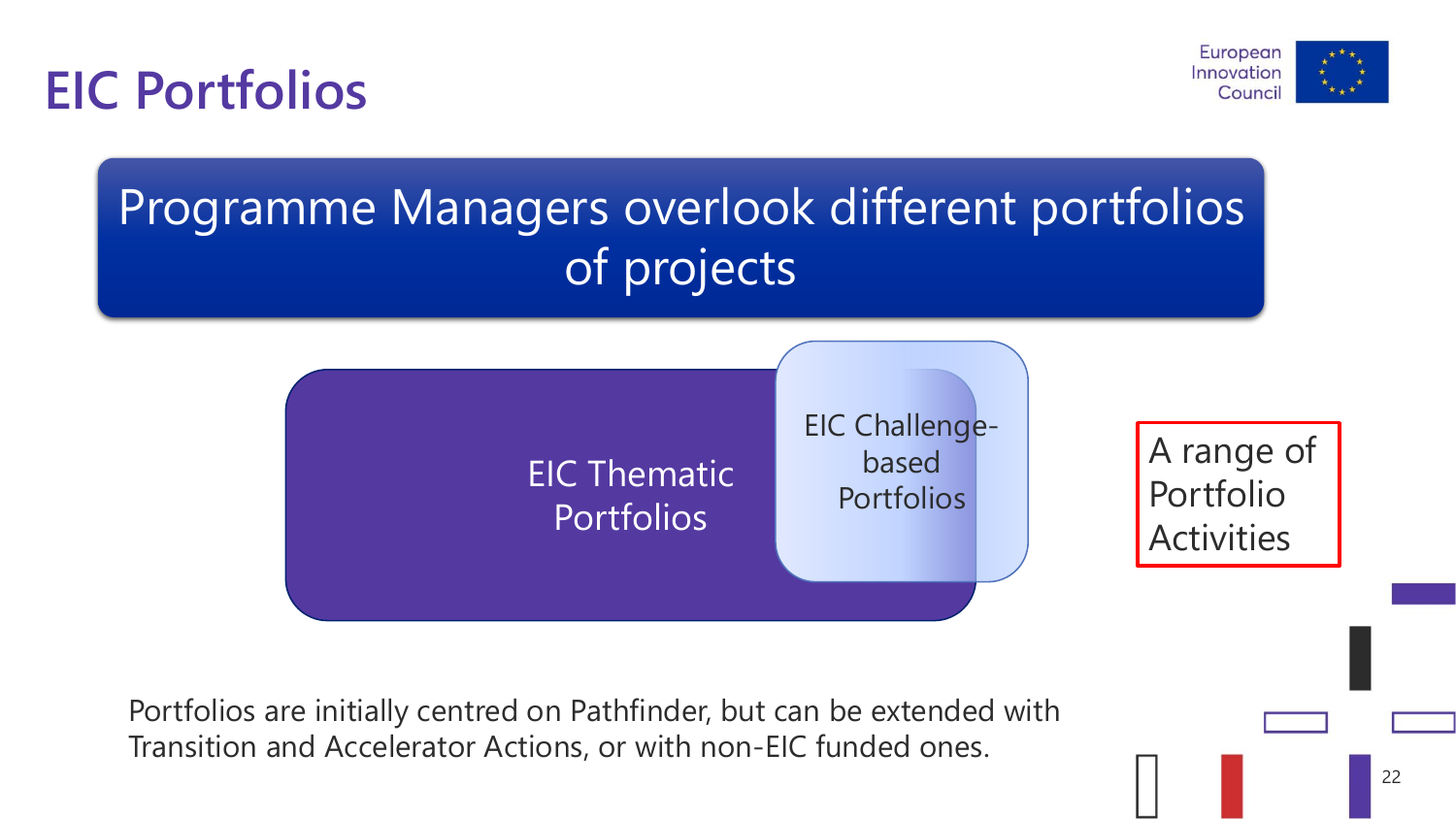# **Portfolios approach**



#### Thematic portfolios

- **Hydrogen technologies** (generation, storage, end use):
- **Energy storage** (thermal and electrochemical)
- **Solar conversion technologies** (Third generation PV technologies and solar fuels)
- **Energy conversion, harvesting and recovery**
- **Bio-inspired materials for energy and environment**
- **Sustainable agriculture**
- **Environmental intelligence and Climate Mitigation**